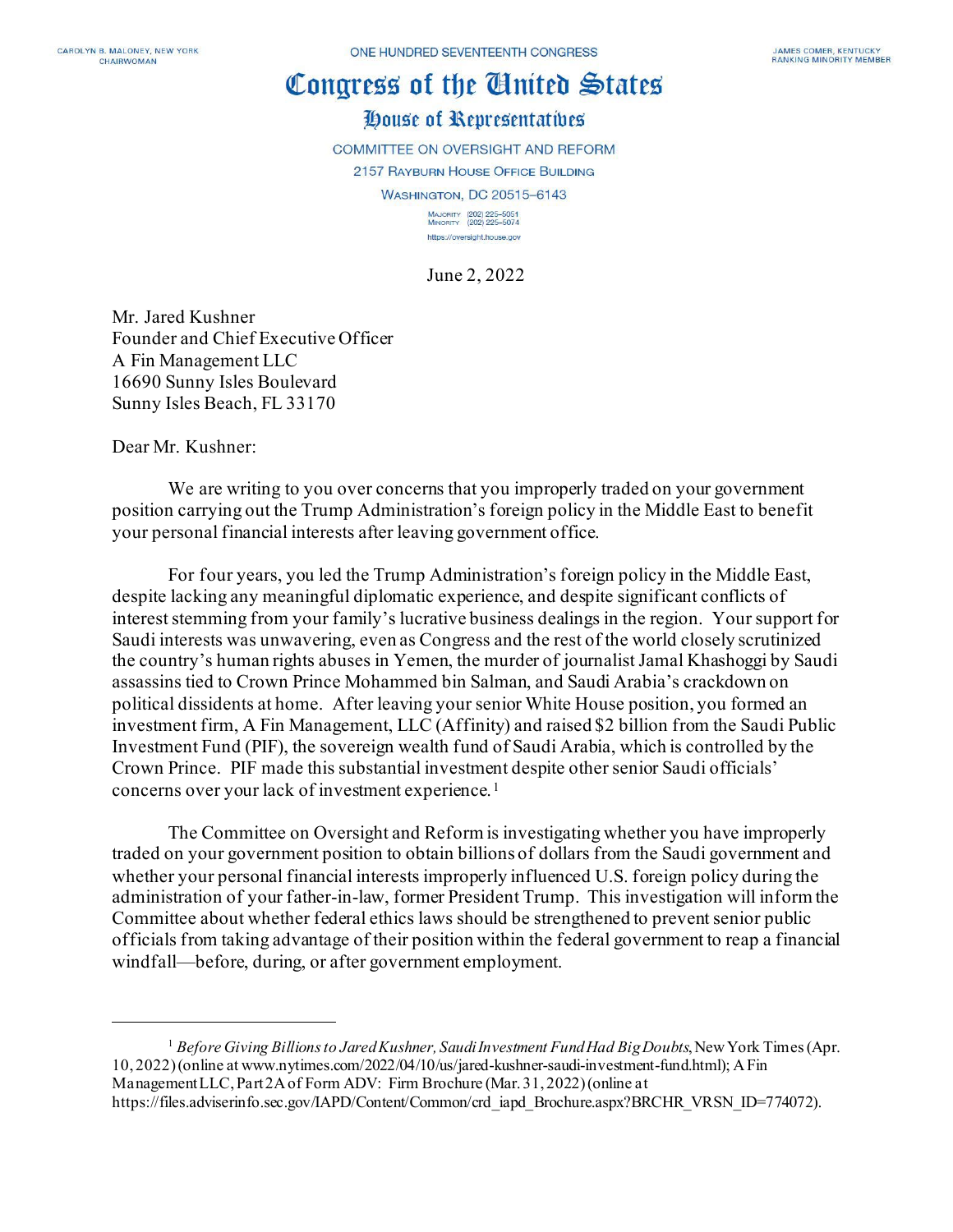#### **Your Relationship with Saudi Arabia During the Trump Administration**

While running for president, former President Trump bragged about his business ties to Saudi Arabia, stating at a rally in 2015: "I like the Saudis; they are very nice. I make a lot of money with them. They buy all sorts of my stuff—all kinds of toys from Trump. They pay me millions and hundreds of millions." At another rally, he added, "Saudi Arabia, I get along with all of them. They buy apartments from me. They spend \$40 million, \$50 million.["2](#page-1-0)

Over the course of the Trump Administration, you and President Trump reshaped U.S. foreign policy toward Saudi Arabia to give the Kingdom what one scholar has termed "complete immunity" from consequences for its repressive and undemocratic actions.[3](#page-1-1) Former President Trump began his term by choosing Saudi Arabia as his first foreign trip, an unprecedented move for a newly elected president, and ended with his Administration refusing to suspend arms sales to the Saudi military despite its egregious human rights record. [4](#page-1-2) In light of Saudi Arabia's recent \$2 billion investment in Affinity, the Committee is concerned that these policy choices, and your prominent support for them, may have been motivated by personal financial interests.

Shortly after assuming your position as a Senior Advisor to the President, and despite your lack of meaningful foreign policy experience, President Trump placed you in charge of negotiating a peace deal to end the Israeli-Palestinian conflict.[5](#page-1-3) Although you did not represent the U.S. in an official diplomatic capacity, you used your role at the White House to exert an outsized influence on U.S. foreign policy with respect to Saudi Arabia, bypassing senior diplomatic officials at the State Department and steering U.S. foreign policy toward the benefit of Saudi Arabia and Crown Prince Mohammed bin Salman. [6](#page-1-4)

Early in 2017, you set aside protocol to organize a formal lunch at the White House for President Trump and then-Deputy Crown Prince Mohammed bin Salman, allowing the Prince to

<span id="page-1-2"></span><sup>4</sup> The Top 11 Favors the Trump Administration Has Done for Saudi Arabia, NBC News (July 25, 2019) (online at www.nbcnews.com/politics/national-security/top-11-favors-trump-administration-has-done-saudi-arabian1026926); *Trump Administration Pushes Forward on \$500 Million Weapons Deal with Saudi Arabia*, Washington Post (Dec. 23, 2020) (online at www.washingtonpost.com/national-security/trump-administration-saudi-weaponsdeal/2020/12/23/657cdc72-4565-11eb-8deb-b948d0931c16\_story.html).

<span id="page-1-3"></span><sup>5</sup> *Trump Team Begins Drafting Middle East Peace Plan*, New York Times (Nov. 11, 2017) (online at www.nytimes.com/2017/11/11/world/middleeast/trump-peace-israel-palestinians.html).

<span id="page-1-4"></span><sup>6</sup> *See, e.g*.,*Tillerson Says Kushner Bypassed Him and Mattis to Make Foreign Policy*, New York Times (June 27, 2019) (online at www.nytimes.com/2019/06/27/us/politics/rex-tillerson-trump.html); *The Wooing of Jared Kushner: How the Saudis Got a Friend in the White House*, New York Times(Dec. 8, 2018) (online at www.nytimes.com/2018/12/08/world/middleeast/saudi-mbs-jared-kushner.html).

<span id="page-1-0"></span><sup>2</sup> *Trump Claims He Has "No Financial Interests in Saudi Arabia"—But He Makes Lots of Money fromIt*, CNBC (Oct. 16, 2018) (online at www.cnbc.com/2018/10/16/trump-says-no-financial-interests-in-saudi-arabia-butmakes-money.html); *Trump Stands by Saudi Prince Despite Journalist Khashoggi's Murder*, Reuters (Nov. 20, 2018) (online at www.reuters.com/article/us-saudi-khashoggi-trump/trump-stands-by-saudi-prince-despitejournalist-khashoggis-murder-idUSKCN1NP26Y).

<span id="page-1-1"></span><sup>3</sup> *U.S.-Saudi Ties Were Especially Close Under Trump. Under Biden, That Looks Likely to Change*, NBC News (Nov. 12, 2020) (online at www.nbcnews.com/news/world/less-privileged-personal-how-u-s-saudi-ties-maysoon-n1247439).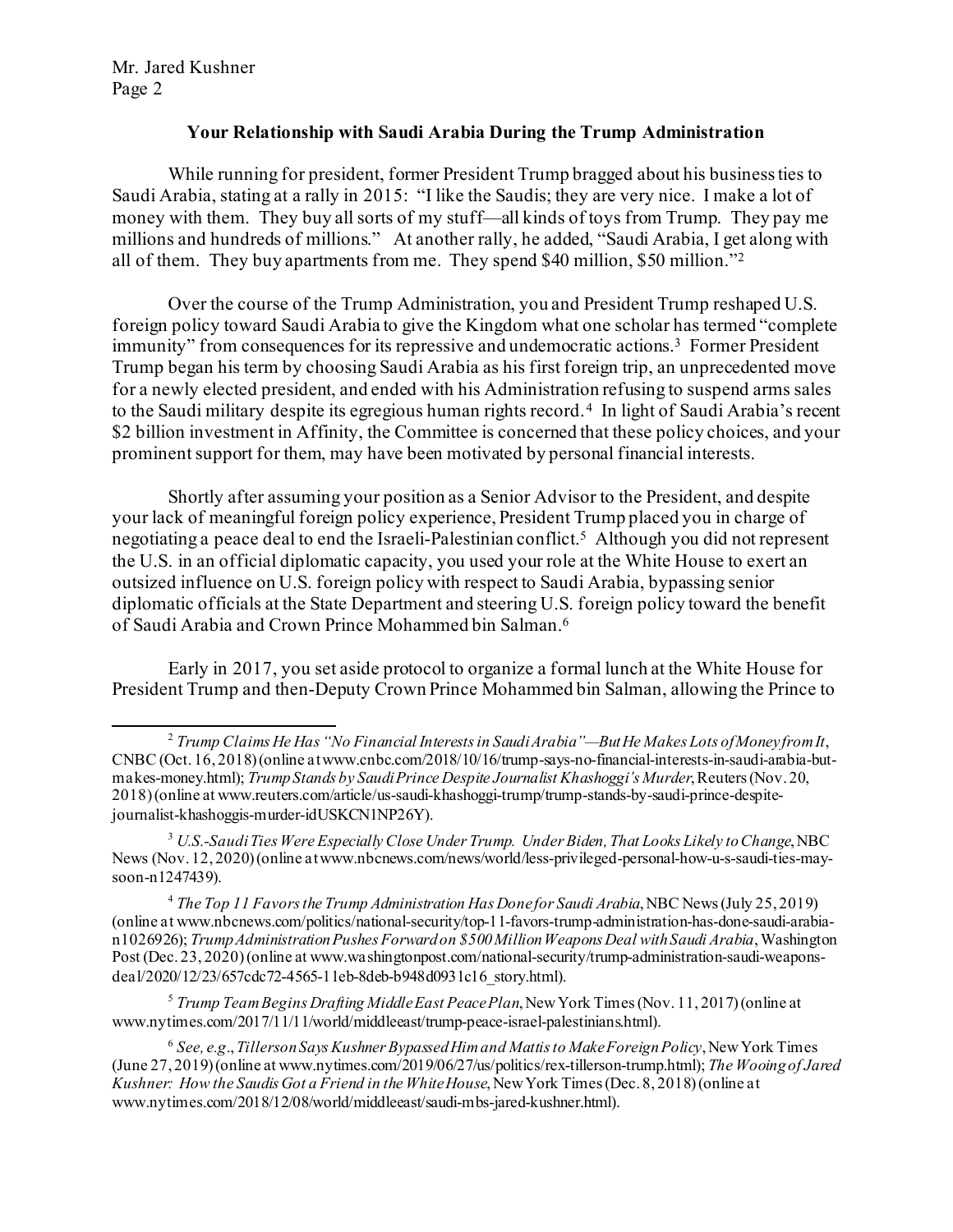"receive the kind of treatment usually reserved for heads of state" in the midst of his succession struggle for the Saudi crown.<sup>[7](#page-2-0)</sup> This decision, which created the appearance of U.S. interference in Saudi domestic politics, marked the beginning of a four-year relationship between you and the soon-to-be Crown Prince.

Shortly after this meeting, you personally intervened to secure a \$110 billion arms deal to Saudi Arabia, reportedly calling a U.S. defense contractor to lower the price of a radar missile defense system.[8](#page-2-1) According to news reports, you also pushed State and Defense Department officials to increase the size of the arms deal. For example, at a National Security Council meeting, you reportedly stated: "We need to sell them as much as possible."[9](#page-2-2) When senior officials and Congress became concerned by mounting evidence that Saudi Arabia was using U.S. weapons in Yemen in a manner that inflicted civilian casualties, President Trump vetoed a bipartisan congressional resolution that would have stopped the sale of arms to the country.<sup>[10](#page-2-3)</sup>

In October 2018, Saudi agents brutally killed and dismembered journalist and regimecritic Jamal Khashoggi, a murder which U.S. intelligence assessments determined was likely carried out on the orders of Crown Prince bin Salman. In the aftermath of Mr. Khashoggi's murder, you "became the prince's most important defender inside the White House" and reportedly "offered the crown prince advice about how to weather the storm, urging him to resolve his conflicts around the region and avoid further embarrassments."[11](#page-2-4)

In another instance, you met privately—without U.S. diplomats present—with officials from Saudi Arabia and the United Arab Emirates (U.A.E.) and reportedly discussed those nations' planned blockade of Qatar, a U.S. ally that hosts the largest U.S. military base in the Middle East. When Saudi Arabia and the U.A.E. carried out this blockade shortly thereafter, President Trump publicly supported their actions over the objections of senior U.S. officials, including Secretary of State Rex Tillerson.[12](#page-2-5)

<span id="page-2-0"></span><sup>7</sup> *The Wooing of Jared Kushner: How the Saudis Got a Friend in the White House*, New York Times(Dec. 8, 2018) (online at www.nytimes.com/2018/12/08/world/middleeast/saudi-mbs-jared-kushner.html).

<span id="page-2-1"></span><sup>8</sup> *\$110 Billion Weapons Sale to Saudis Has Jared Kushner's Personal Touch*, New York Times (May 18, 2017) (online at www.nytimes.com/2017/05/18/world/middleeast/jared-kushner-saudi-arabia-arms-deallockheed.html).

<span id="page-2-2"></span><sup>9</sup> *Jared Kushner Pushed to Inflate Saudi Arms Deal to \$110 Billion: Sources*, ABC News (Nov. 26, 2018) (online at https://abcnews.go.com/Politics/kushner-pushed-inflate-saudi-arms-deal-110-billion/story?id=59418244).

<span id="page-2-3"></span><sup>10</sup> *War Crime Risk Grows for U.S. Over Saudi Strikes in Yemen*, New York Times (Sept. 14, 2020) (online at www.nytimes.com/2020/09/14/us/politics/us-war-crimes-yemen-saudi-arabia.html); *Senate Fails to Override Trump's Veto on Saudi Arms Sales*, New York Times (July 29, 2019) (online at www.nytimes.com/2019/07/29/us/politics/trump-veto-saudi-arms-sales.html).

<span id="page-2-4"></span><sup>11</sup> *The Wooing of Jared Kushner: How the Saudis Got a Friend in the White House*, New York Times (Dec. 8, 2018) (online at www.nytimes.com/2018/12/08/world/middleeast/saudi-mbs-jared-kushner.html); Office of the Director of National Intelligence, *Assessing the Saudi Government's Role in the Killing of Jamal Khashoggi* (Feb. 11, 2021) (online at https://int.nyt.com/data/documenttools/the-report-on-jamal-khashoggikilling/ddc9578e0994f690/full.pdf).

<span id="page-2-5"></span><sup>&</sup>lt;sup>12</sup> Letter from Ranking Member Ron Wyden, Senate Committee on Finance, and Chairman Joaquin Castro, Subcommitteeon Oversight & Investigations, House Foreign Affairs Committee, to Senior Counsel to the President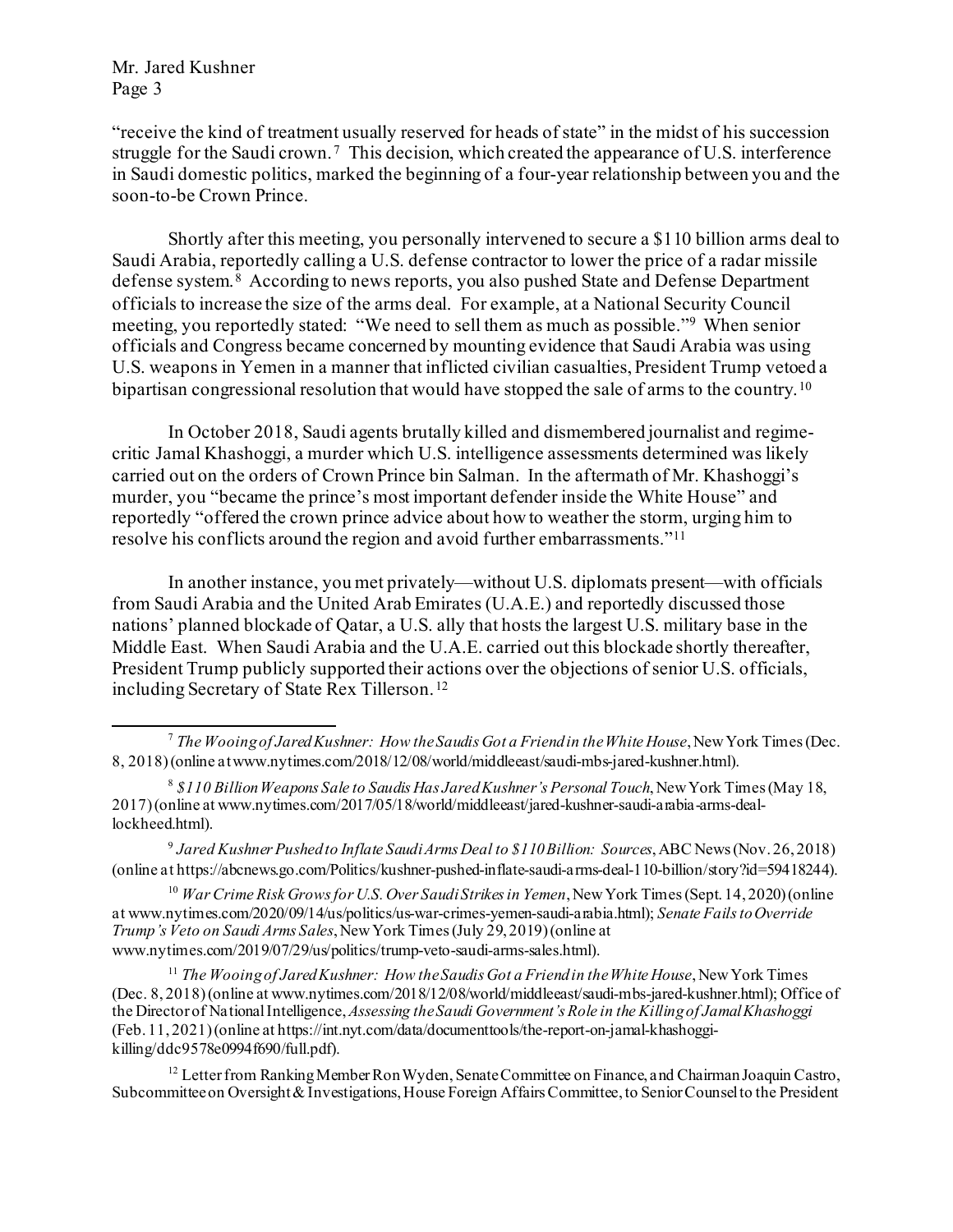Throughout this time, you reportedly exchanged personal messages on WhatsApp with Crown Prince bin Salman, worrying senior officials who believed such informal contacts, outside normal diplomatic channels, could leave you "susceptible to Saudi manipulation."[13](#page-3-0) These concerns were heightened by reports that the Crown Prince told confidants that you were "in his pocket." [14](#page-3-1)

In 2019, the Committee released two reports detailing how you pushed a project to share nuclear power technology with Saudi Arabia over the concerns of senior national security leaders. The Saudi nuclear project, if successful, would have benefitted an asset management firm, Brookfield Asset Management, which subsequently bailed out a troubled property owned by your family's real estate business, Kushner Companies. [15](#page-3-2)

In addition, while you were shaping U.S. policy toward Saudi Arabia, your brother Joshua Kushner's venture capital firm Thrive Capital Management (Thrive), was engaging in business with Saudi officials, including the managing director of PIF. [16](#page-3-3) Prior to entering government service, you were closely involved with Thrive, receiving millions from the fund and sitting on the fund's board and investment committees until January 2017.[17](#page-3-4) Your intersecting family, financial, and political relationships led government ethics experts to question your impartiality in dealing with Saudi Arabia and whether you were playing a "shell game" with your assets by selling them to your brother. [18](#page-3-5)

<span id="page-3-1"></span><sup>14</sup> Saudi Crown Prince Boasted That Jared Kushner Was "In His Pocket," The Intercept (Mar. 21, 2018) (online at https://theintercept.com/2018/03/21/jared-kushner-saudi-crown-prince-mohammed-bin-salman/).

<span id="page-3-2"></span><sup>15</sup> Majority Staff, House Committee on Oversight and Reform, *Whistleblowers Raise Grave Concerns with Trump Administration's Efforts to Transfer Sensitive Nuclear Technology to Saudi Arabia* (Feb. 2019) (online at https://oversight.house.gov/sites/democrats.oversight.house.gov/files/Trump%20Saudi%20Nuclear%20Report%20- %202-19-2019.pdf); Majority Staff, House Committee on Oversight and Reform, *Corporate and Foreign Interests Behind White House Push to Transfer U.S. Nuclear Technology to Saudi Arabia* (July 2019) (online at https://oversight.house.gov/sites/democrats.oversight.house.gov/files/Trump%20Saudi%20Nuclear%20Report%20J uly%202019.pdf).

<span id="page-3-3"></span><sup>16</sup> Jared Kushner, *Executive Branch Personnel Public Financial Disclosure Report (OGE Form 278e)*(May 15, 2018) (online at https://s3.amazonaws.com/storage.citizensforethics.org/wpcontent/uploads/2018/06/11212822/KUSHNER-JARED\_2018-Annual-Report\_Pending-Certification20180611.pdf); *The Kingdom and the Kushners: Jared Went to Riyadh. So Did His Brother*, New York Times (Mar. 21, 2019) (online at www.nytimes.com/2019/03/21/world/middleeast/kushner-saudi-arabia.html).

<sup>17</sup> *Id.*

<span id="page-3-5"></span><span id="page-3-4"></span><sup>18</sup> *The Kingdom and the Kushners: Jared Went to Riyadh. So Did His Brother*, New York Times (Mar. 21, 2019) (online at www.nytimes.com/2019/03/21/world/middleeast/kushner-saudi-arabia.html) (Kathleen Clark, an expert on government ethics and a law professor at Washington University in St. Louis stated that, "It is reasonable to question Jared Kushner's ability to be impartial in dealing with the Saudis."); *Jared Kushner Will Sell Many of His Assets, but Ethics Lawyers Worry*, New York Times (Jan. 9, 2017) (online at www.nytimes.com/2017/01/09/us/jared-kushner-assets-conflict-of-interest.html).

Scott Gast, Office of White House Counsel(Dec. 9, 2020) (online at www.finance.senate.gov/imo/media/doc/120920%20Wyden%20Castro%20Gast%20letter.pdf).

<span id="page-3-0"></span><sup>&</sup>lt;sup>13</sup> The Wooing of Jared Kushner: How the Saudis Got a Friend in the White House, New York Times (Dec. 8, 2018) (online at www.nytimes.com/2018/12/08/world/middleeast/saudi-mbs-jared-kushner.html).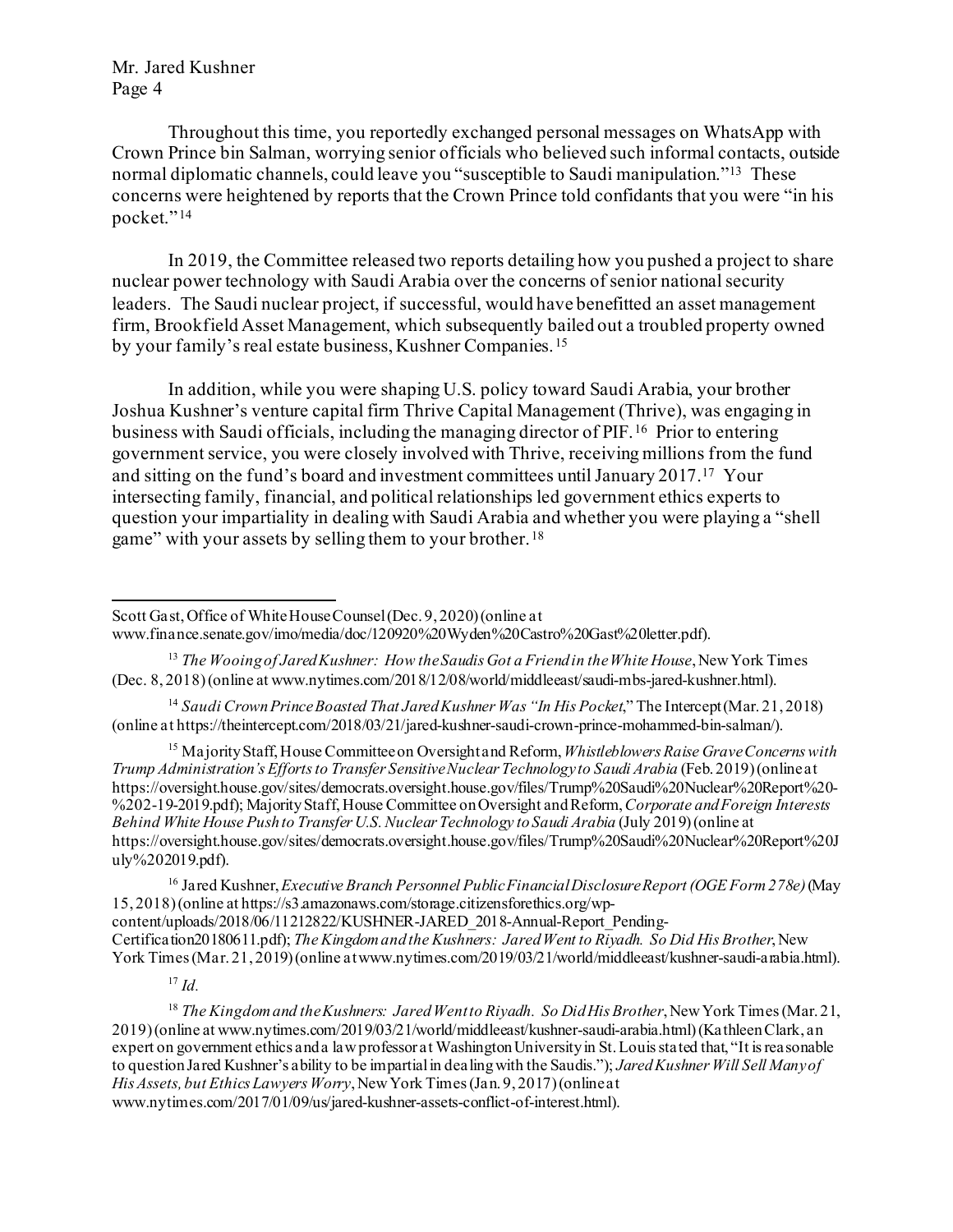During the final two months of the Trump Administration, after President Trump lost reelection to President Biden, you traveled twice to Saudi Arabia, reportedly meeting with senior Saudi officials both times.<sup>19</sup> While these trips were nominally to advance U.S. government priorities, you returned to the region shortly thereafter as a private citizen, reportedly to raise funds for Affinity. [20](#page-4-1)

#### **Saudi Sovereign Wealth Fund Investment Raises Significant Concerns**

On January 21, 2021, the day after the Trump Administration ended and your first full day as a private citizen, you incorporated Affinity in the state of Delaware. [21](#page-4-2) Six months later, Affinity secured a \$2 billion investment fromthe Saudisovereign wealth fund, PIF, which is controlled by Crown Prince bin Salman. The Crown Prince reportedly made this investment against the recommendation of the PIF's own investment committee, a panel of experienced financiers and government officials charged with screening and evaluating potential investments.

According to reports, PIF's investment committee expressed significant concerns about the "inexperience of the Affinity Fund management" and about your own limited experience in private equity. The panel also concluded that Affinity's operations were "unsatisfactory in all respects." Notwithstanding these objections, PIF's full board, led by Crown Prince bin Salman, overruled the investment panel and decided to invest \$2 billion with Affinity. Based on Securities and Exchange Commission filings, it appears that, as of March 30, 2022, PIF was one of only two investors in Affinity.[22](#page-4-3)

<span id="page-4-0"></span><sup>19</sup> *Kushner to Visit Saudi Arabia and Qatar Seeking Deal To End Crisis*, Axios (Nov. 29, 2020) (online at www.axios.com/kushner-visit-saudi-arabia-qatar-gulf-crisis-121cb422-ef27-4174-914c-ef8666972ab5.html); *Gulf Arab Leaders Sign Declaration to Ease Rift with Qatar*, Associated Press (Jan. 5, 2021) (online at https://apnews.com/article/bahrain-qatar-iran-saudi-arabia-united-arab-emirates-

8f18052ac759900cfb20b19f89baf369); *Kushner's and Mnuchin's Quick Pivots to Business with the Gulf*, New York Times (May 22, 2022) (online at www.nytimes.com/2022/05/22/business/jared-kushner-steven-mnuchin-gulfinvestments.html).

<span id="page-4-1"></span><sup>20</sup> Seeking Backers for New Fund, Jared Kushner Turns to Middle East, New York Times (Nov. 26, 2021) (online at www.nytimes.com/2021/11/26/us/politics/kushner-investment-middle-east.html); *Jared Kushner Met with Saudi Crown Prince, Aramco CEO on Regional Tour*, Bloomberg (Feb. 10, 2022) (online at www.bloomberg.com/news/articles/2022-02-10/kushner-met-with-saudi-crown-prince-aramco-ceo-on-regionaltour).

<span id="page-4-2"></span><sup>21</sup> Delaware Department of State, Division of Corporations,*A Fin Management, LLC* (online at https://icis.corp.delaware.gov/eCorp/EntitySearch/NameSearch.aspx)(A Fin Management)(accessed May 10, 2022).

<span id="page-4-3"></span><sup>&</sup>lt;sup>22</sup> A Fin Management LLC, Part 2A of Form ADV: Firm Brochure (Mar. 31, 2022) (online at https://files.adviserinfo.sec.gov/IAPD/Content/Common/crd\_iapd\_Brochure.aspx?BRCHR\_VRSN\_ID=774072); A Fin Management LLC, Uniform Application for Investment Adviser Registration and Report by Exempt Reporting Advisers (Mar. 31, 2022) (online at https://reports.adviserinfo.sec.gov/reports/ADV/315482/PDF/315482.pdf). Recent reporting suggests that Affinity's assets under management could have increased to over \$3 billion since these filings, which could indicate additional investors were secured. *Jared Kushner's New Fund Plans to Invest Saudi Money in Israel*, Wall Street Journal (May 8, 2022) (online at www.wsj.com/articles/jared-kushners-newfund-plans-to-invest-saudi-money-in-israel-11651927236).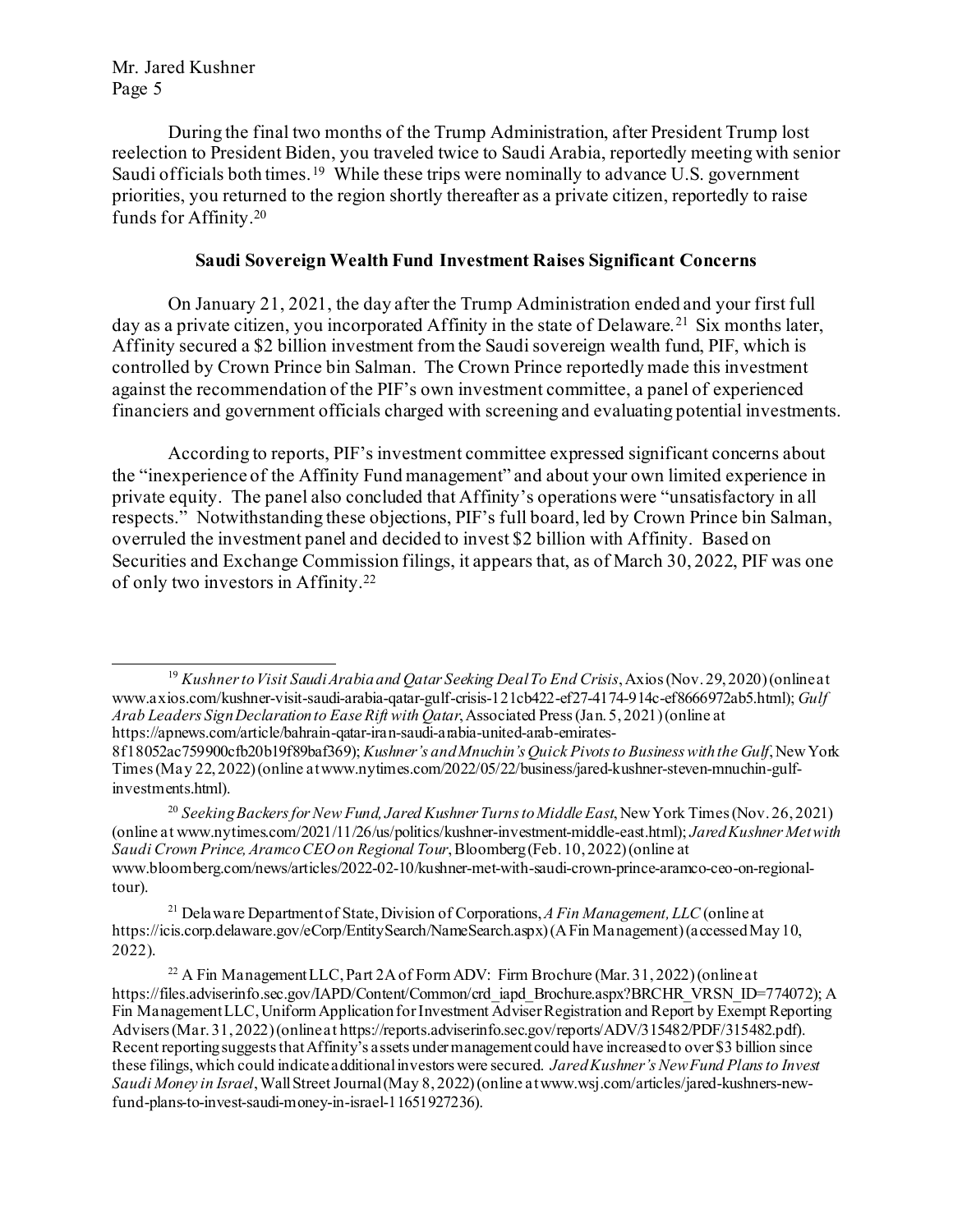You stand to gain personally from this investment. Reports indicate that PIF's investment will generate \$25 million in annual asset management fees for Affinity, which you own. In addition, Affinity will enjoy a 20% share of any profits from its investments. [23](#page-5-0)

A presentation to potential investors prepared by Affinity suggests that its business model is focused on trading on the relationships you built while working for your father-in-law in the White House. The presentation underscores "Affinity's unique network and experience" and its promise to draw on the "operational and geopolitical expertise of the unique Affinity network." The presentation specifically highlights the Abraham Accords, the Peace to Prosperity Plan for the Middle East, and the OPEC+ 2020 Production Cut—all foreign policy matters that you either "led," "oversaw," or were "instrumental" in facilitating.<sup>[24](#page-5-1)</sup> When Saudi Arabian officials questioned Affinity on the risks posed by the large investment being sought by your firm, Affinity reportedly responded that it would help the Saudis "capitalize on the capabilities of Affinity's founders' deep understanding of government policies and geopolitical systems," an apparent reference to your political access and personal connections, rather than your economic expertise.[25](#page-5-2)

The limited details that have been revealed about Affinity and the PIF investment raise serious questions about your decision to seek a significant investment from a country with whom you recently dealt in an official capacity while purportedly serving the American people, as well as PIF's motivation in providing a \$2 billion dollar investment in a brand-new fund with a principal who has no specialized experience in these types of funds.

#### **Concerns About Your Post White House Activities and Committee Requests**

The Committee is concerned by your decision to solicit billions of dollars from the Saudi government immediately following your significant involvement in shaping U.S.-Saudi relations. Your close relationship with Crown Prince bin Salman, your pro-Saudi positions during the Trump Administration, and PIF's decision to fund the lion's share of your new business venture—only six months after the end of your White House tenure—create the appearance of a quid pro quo for your foreign policy work during the Trump Administration.[26](#page-5-3) Recent reports

<span id="page-5-0"></span><sup>23</sup> *Before Giving Billions to Jared Kushner, Saudi Investment Fund Had Big Doubts*, New York Times (Apr. 10, 2022) (online at www.nytimes.com/2022/04/10/us/jared-kushner-saudi-investment-fund.html); A Fin Management LLC, Part 2A of Form ADV: Firm Brochure (Mar. 31, 2022) (online at https://files.adviserinfo.sec.gov/IAPD/Content/Common/crd\_iapd\_Brochure.aspx?BRCHR\_VRSN\_ID=774072).

<span id="page-5-1"></span><sup>24</sup> *Jared Kushner Flaunted His Influence withSaudi Arabia, Russia in Pitch to Investors*, The Intercept (Apr. 18, 2022) (online at https://theintercept.com/2022/04/18/saudi-russia-jared-kushner-affinity-partners/). Similarly, the presentation advertises the Trump White House experience of six of eleven of the other Affinity employees featured.

<span id="page-5-2"></span><sup>25</sup> *Before Giving Billions to Jared Kushner, Saudi Investment Fund Had Big Doubts*, New York Times (Apr. 10, 2022) (online at www.nytimes.com/2022/04/10/us/jared-kushner-saudi-investment-fund.html).

<span id="page-5-3"></span><sup>&</sup>lt;sup>26</sup> These transactions raise ethical concerns under existing statutes. *See* 18 U.S.C. § 208 (prohibiting an executive branch employee from participating personally and substantially in a particular Government matter that will affect his own financial interest).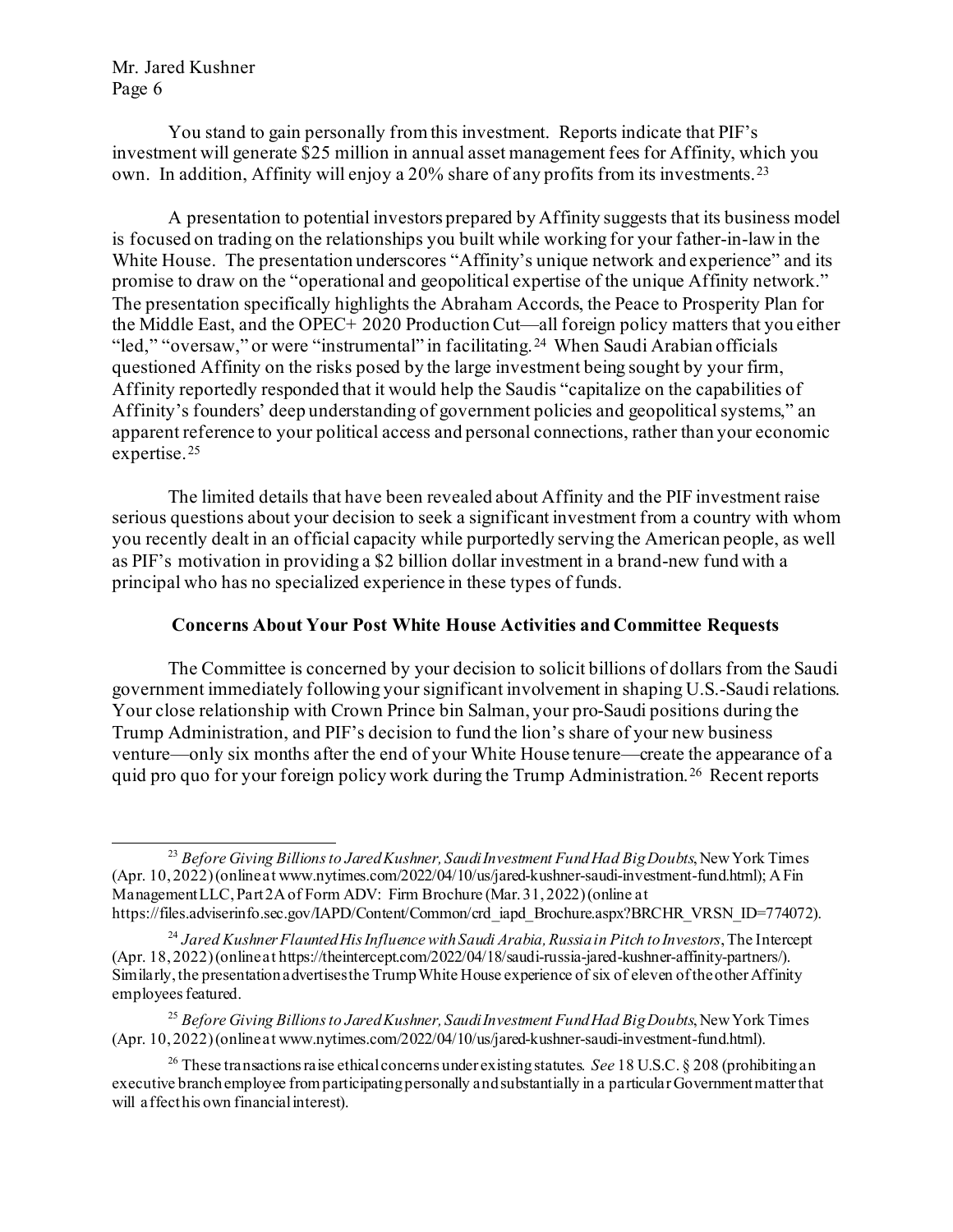that you have both solicited investments from and invested fundsin other countries for which you held responsibility while in a position of government authority raise similar concerns.[27](#page-6-0)

The Committee on Oversight and Reform has broad oversight and legislative jurisdiction over government ethics throughout the executive branch and is considering reforms of the postemployment activities of senior government officials. The Committee's investigation may lead to legislation including, but not limited to, post-employment restrictions limiting the scope and nature of business relationships for former high-level executive branch officials with foreign entities. The Committee has passed numerous legislative proposals to strengthen federal ethics laws for federal employees, including White House employees.<sup>[28](#page-6-1)</sup>

The basic obligation of public service is to place loyalty to the Constitution, laws, and ethical principles above private gain. When government officials fail to act ethically they can undermine public confidence in the integrity of the federal government.<sup>29</sup> In light of the significant ethics issues raised by the Saudi government's \$2 billion investment in your fund and in order to understand the full scope of the potential conflicts of interest posed by your government service and post-employment activities, the Committee requests that you and Affinity produce the following documents, to include your personal communications and records, by June 16, 2022:

- 1. All documents and communications regarding PIF's investment in Affinity, including but not limited to any references to your government employment, foreign policy initiatives in which you participated, the Trump Administration and related policies or events, or your relationship to Crown Prince Mohammed bin Salman or other Saudi officials;
- 2. All communications between you and Crown Prince Mohammed bin Salman or other Saudi officials from January 2017 to the present, and all documents related to such communications, related to your or your family's present or future business ventures, including but not limited to Saudi investments or participation in any of these ventures;  $30<sup>30</sup>$  $30<sup>30</sup>$
- 3. All documents and communications regarding PIF's investment committee's review of an investment in Affinity or the decision by the PIF board to overrule the investment committee;

<span id="page-6-0"></span><sup>27</sup> *Jared Kushner's New Fund Plans to Invest Saudi Money in Israel*, Wall Street Journal (May 8, 2022) (online at www.wsj.com/articles/jared-kushners-new-fund-plans-to-invest-saudi-money-in-israel-11651927236).

<span id="page-6-1"></span><sup>28</sup> *See, e.g*., H.R. 1,For the People Act, 116th Cong.(2019);H.R. 745, Executive Branch Comprehensive Ethics Enforcement Act of 2019, 116th Cong. (2019); *see also*H.R. 5314, Protecting Our Democracy Act.

 $29\,$  5 C.F.R. § 2635.101(b).

<span id="page-6-3"></span><span id="page-6-2"></span> $30$  Any requests covering a time period prior to January 20, 2021, does not include a request for records from government accounts properly turned over to the National Archives and Records Administration subject to the Presidential Records Act (PRA) of 1978, 44 U.S.C. §§ 2201–2207.